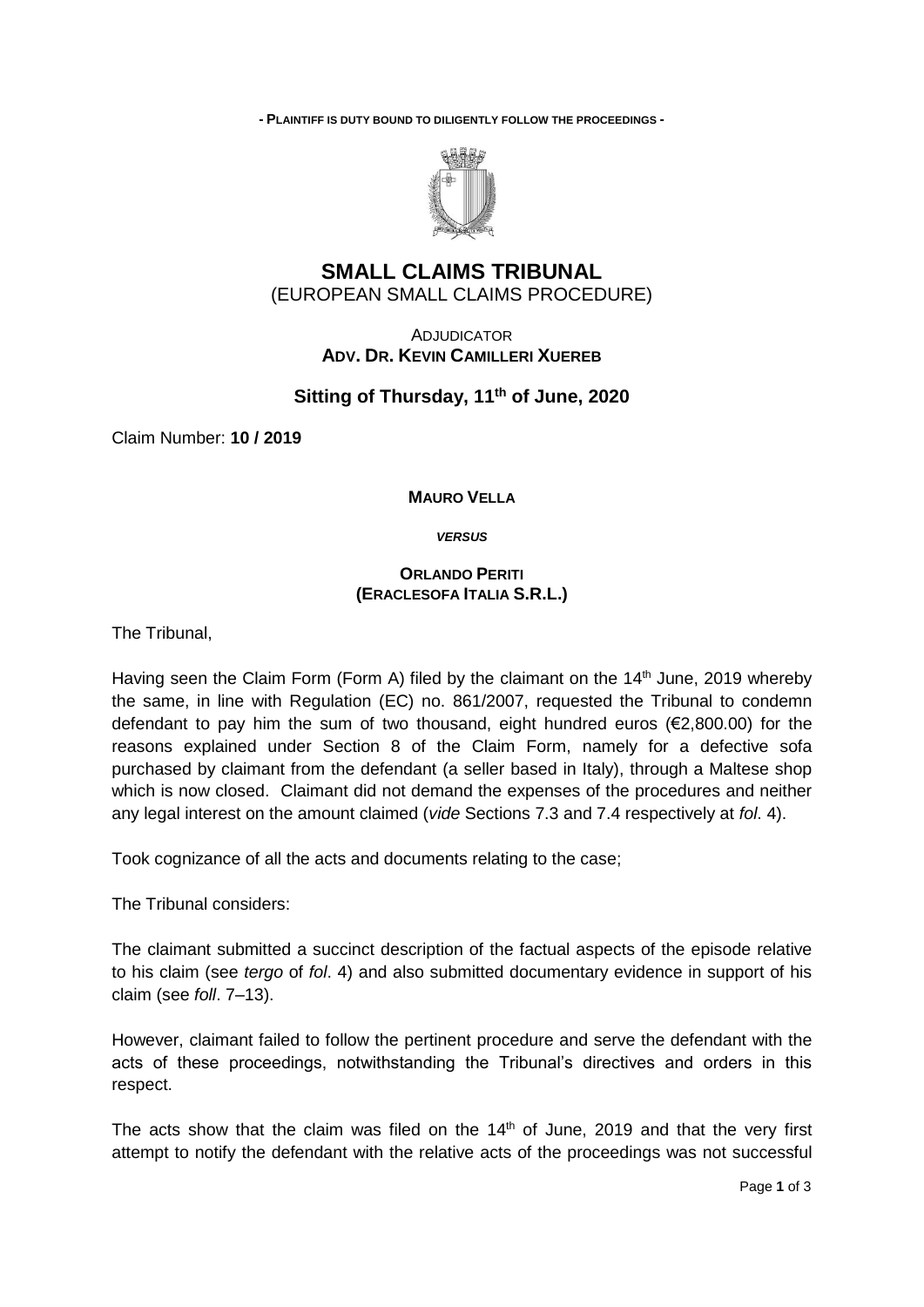(see *tergo* of *fol.* 21). Thereafter, on the 27<sup>th</sup> of September, 2019, this Tribunal issued a decree (see *fol*. 22) which stated thus:

The Tribunal,

Having seen the acts of the present proceedings;

The Tribunal notices that the defendant has not yet been properly notified with the relative claim in terms of EC Regulation no. 861/2007;

Although the claim was filed on the  $14<sup>th</sup>$  June, 2019, claimant's first and sole attempt to notify defendant was on 7th August, 2019 (see *fol*. 21), which attempt was not successful (see *tergo* of *fol*. 21);

Having seen Articles 12(2) and 14(1) of EC Regulation no. 861/2007, the Tribunal orders and directs the claimant to notify the defendant, within a period of thirty (30) running days from service of this decree, with the relative acts of these proceedings in terms of the relevant provisions of EC Regulation no. 861/2007.

The Tribunal makes it clear that failure to abide by the directions contained in the present decree, after the lapse of the stated time-frame, the Tribunal shall proceed for judgment.

The Tribunal orders that a copy of the present decree be communicated immediately to the claimant on the email address shown in his claim 'Form A'.

In spite of this decree – which was communicated to the claimant by email dated  $30<sup>th</sup>$ September, 2019 issued by the Tribunal's deputy registrar (see *fol*. 23) and also communicated to him by registered post to his Maltese address, and served upon him on 4<sup>th</sup> October, 2019 (see *fol*. 24 and also *fol*. 25) – the claimant appears to have remained passive and inert, taking no initiative to make another attempt at service, generally, in line with Regulation (EC) no. 861/2007 and, particularly, in the light of the Tribunal's decree of  $27<sup>th</sup>$ September, 2019 (duly communicated to him), even though the same contained the intimation stating that upon "*failure to abide by the directions contained in the present decree, after the lapse of the stated time-frame, the Tribunal shall proceed for judgment*."

The time-period mentioned in the Tribunal's decree has abundantly lapsed and in the interim period (*viz*. between service of the said decree and the lapse of the 30-day time-limit and even in the several successive months until this decision), the acts of the present proceedings manifest no activity whatsoever on the part of the claimant.

This inertia on the part of the claimant cannot but be interpreted as being tantamount to a lack of interest in pursuing these proceedings further, albeit being prompted by the Tribunal as above shown. Such lack of interest is equivalent to the claimant's abandonment of his claim against the defendant.

This Tribunal observes that it is a known tenet at Law that a party who initiates proceedings is duty bound to diligently follow the proceedings which it instigated and gave rise to. A party is not allowed to file judicial proceedings and expect Justice to take its course in the absence of any contribution on its part or without any impetus whatsoever from its side. When proceedings are initiated, the party instigating such judicial process (i.e., the plaintiff) triggers